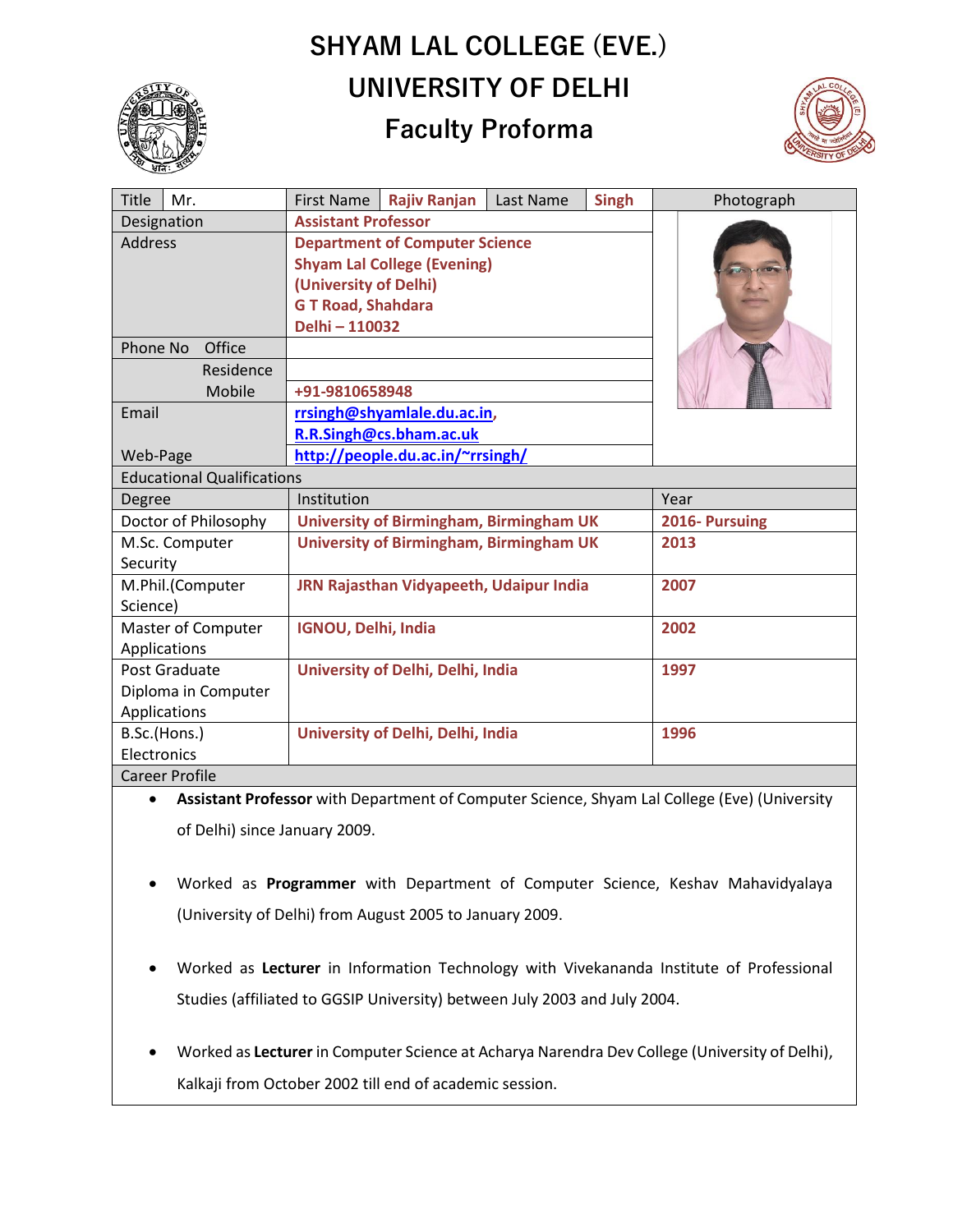• Worked as **Scientific Assistant (Network Administrator)** with Department of Computer Science, Keshav Mahavidyalaya (University of Delhi) from July 1997 to October 2002.

### Administrative Assignments

- **ICT Coordinator**, Shyam Lal College (Eve), University of Delhi to facilitate implementation of facilities / resources provide by University of Delhi through Delhi University Computer Center (DUCC) till Feb 2021.
- **Teacher in charge**, Department of Computer Science, Shyam Lal College (Eve), University of Delhi in academic session 2010-11, 2012-13 and 2014-15, 2021-22.
- **Convenor**, PF and Investment Committee, Shyam Lal College (Eve), University of Delhi in academic session 2021-22.
- **Member**, Computer, Software and Website Committee, Shyam Lal College (Eve.), University of Delhi in 2010-11, 2011-12,2020-2021 and 2021-22.
- **Convenor**, Computer, Software and website Committee, Shyam Lal College (Evening) (University of Delhi) during academic session 2009-10, 2013-14, 2014-15.
- **Coordinator**, BBS Programme, Keshav Mahavidyalaya (University of Delhi) during academic session 2007-08.
- **Coordinator**, Placement Cell, Keshav Mahavidyalaya (University of Delhi) during academic session 2006-07, 2007-08 and 2008-09.
- **Coordinator**, e-Quiz Development with Institute of Life Long Learning (ILLL), University of Delhi for e-content development in 2009-10.
- **Author**, e-Quiz Development with Institute of Life Long Learning (ILLL), University of Delhi for e-content development in 2009-10.
- **Member**, College Development Committee, Disciplinary Resource Committee, Internal Assessment Committee, BA Programme Committee , Shyam Lal College (Evening) (University of Delhi) during academic session 2009-10.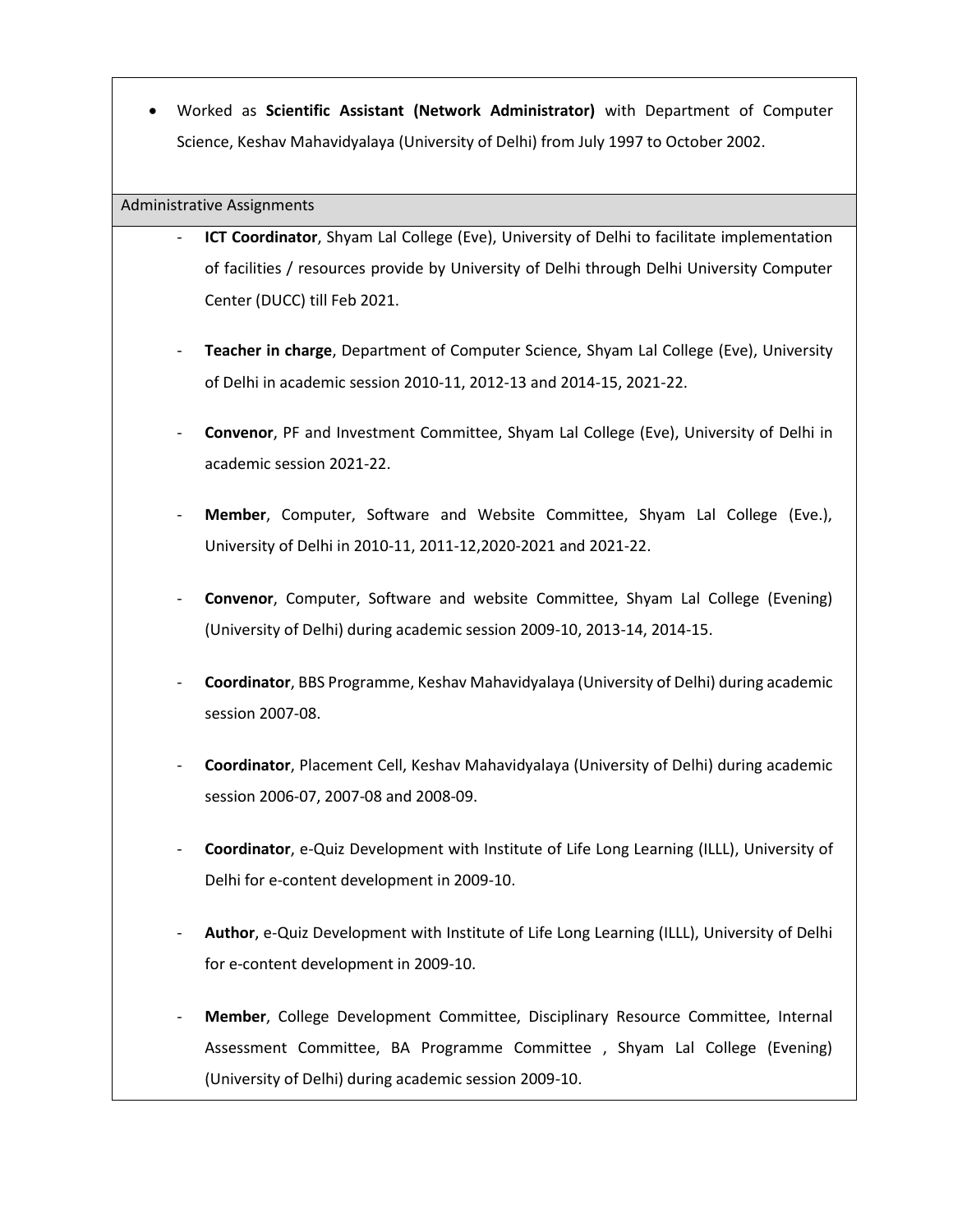- **Convenor**, College Development Committee, Timetable Committee, Shyam Lal College (Evening) (University of Delhi) during academic session 2010-11 and 2011-12.
- **Member**, Admission Committee, Computer Software and Website Committee, Internal Assessment Committee, BA Programme Committee, Shyam Lal College (Evening) (University of Delhi) during academic session 2010-11 and 2011-12.
- **Convenor**, College Development Committee, Shyam Lal College (Eve.), University of Delhi in 2010-11 and 2011-12.
- **Convenor**, College Timetable Committee, Shyam Lal College (Eve.), University of Delhi in 2010-11 and 2011-12.

# Areas of Interest / Specialization

- Network and Information Security
- Protocol Modelling and Verification
- E-Governance and Data Privacy

## Subjects Taught

- Information Security
- IT Fundamentals
- Database Management Systems
- Computer Networks
- Operating Systems
- Visual Programming
- Programming in Python
- Computer Architecture and Organisation

# Research Guidance

### Publications Profile

Publications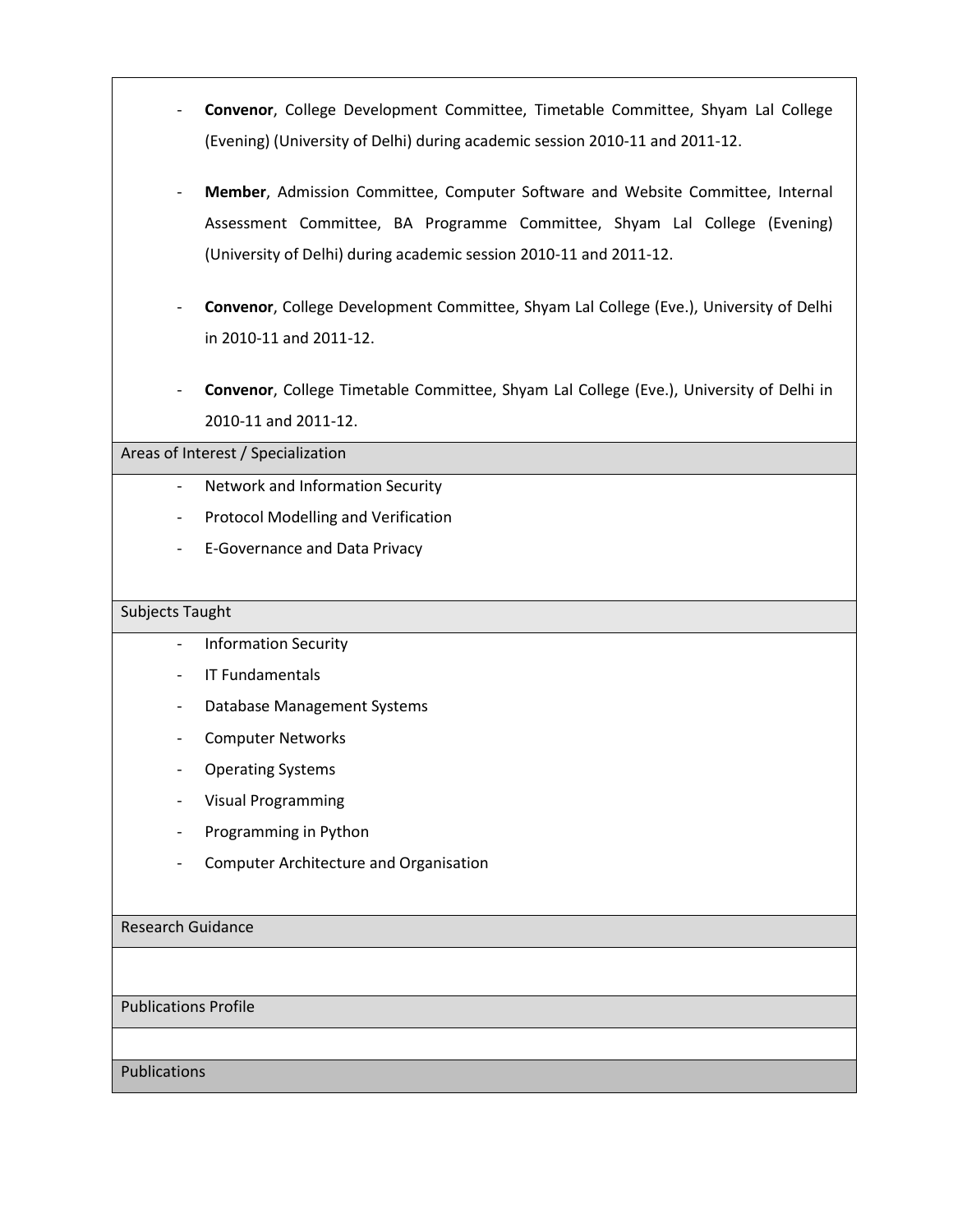#### **Journals**

- Chothia, T., Novakovic, C. and Singh, R.R., 2015. Calculating Quantitative Integrity and Secrecy for Imperative Programs. International Journal of Secure Software Engineering (IJSSE), 6(2), pp.23-46.
- Ritu, K., Singh, R.R. and Kumar, B. (2015). Comparative Analysis of Recall-based (Drawmetric) and Click-based (Locimetric) Graphical Password Authentication Schemes. International Journal of Computer Science and Information Technologies (IJCSIT), 6(2), pp.1573–1577.
- Agarwal, R., Arora, K. and Singh, R.R., 2014. Comparing various black hole attack prevention mechanisms in MANETs. *International Journal of Emerging Technology and Advanced Engineering*, *4*(4), pp.157-166.

# **Conference Papers**

- Singh, R.R., Moreira, J., Chothia, T. and Ryan, M.D., 2020, September. Modelling of 802.11 4 way handshake attacks and analysis of security properties. In *International Workshop on Security and Trust Management* (pp. 3-21). Springer, Cham.
- Chothia, T., Novakovic, C. and Singh, R.R., 2014. Automatically calculating quantitative integrity measures for imperative programs. In *Data Privacy Management, Autonomous Spontaneous Security, and Security Assurance* (pp. 250-265). Springer, Cham.

# **Book Chapters**

- Contributed a Unit in **IGNOU** Study material for **BCA** students on **"Operating Systems"** in Sep 2011.
- Contributed a Unit in **IGNOU** Study material for **PG Diploma in Information Security** on *"Need for Business Continuity Program"* in Aug 2011.
- Contributed a Unit in **IGNOU** Study material for **PG Diploma in Information Security** on "*Security Awareness"* in Aug 2011.

# Conference Organization/ Presentations

- Presented the paper "**Modelling of 802.11 4-way handshake attacks and analysis of security properties**" co-authored with Jose Moreira, Tom Chothia, and Mark Ryan," in the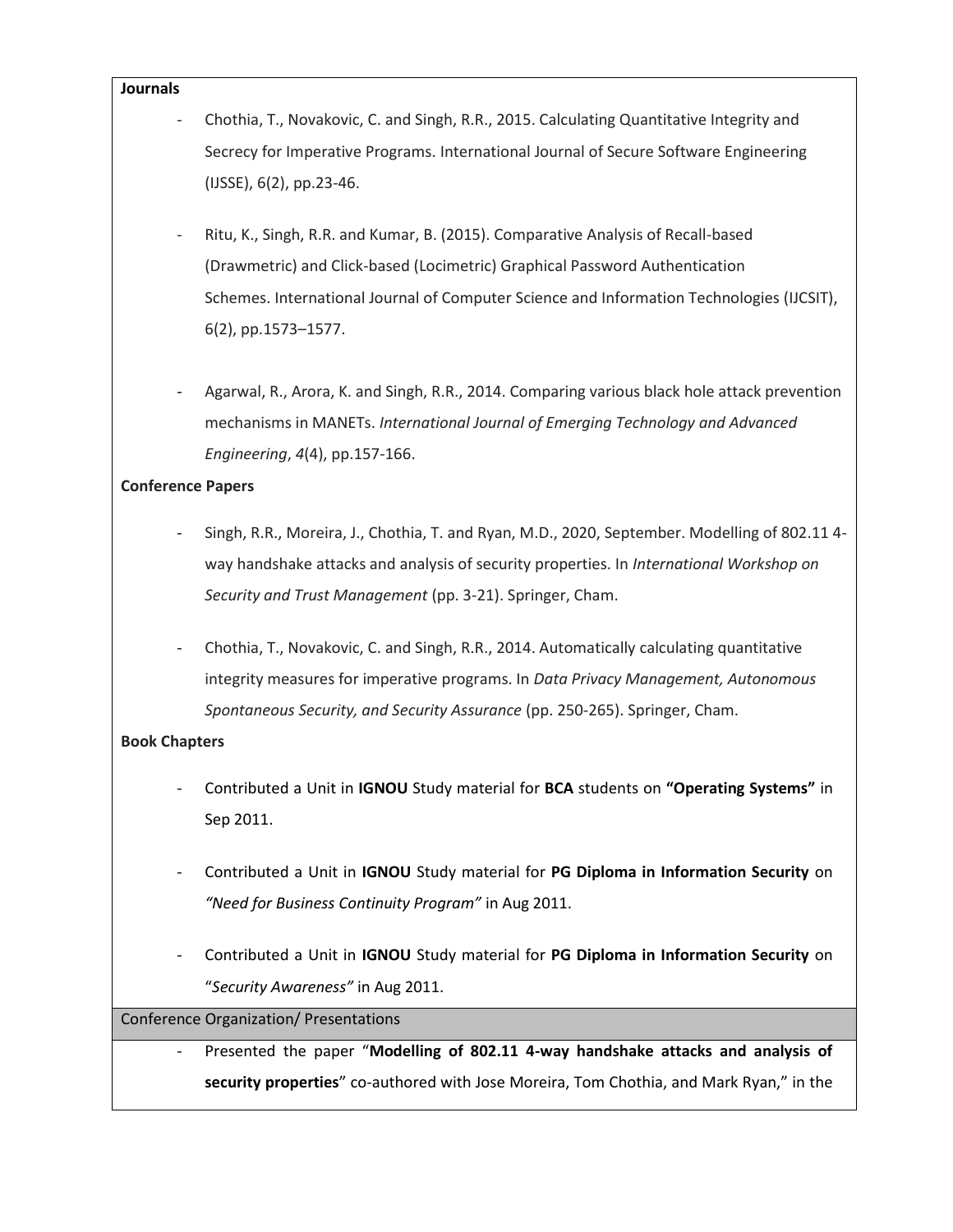International Workshop on Security and Trust Management, Co-located with ESORICS 2020, at Guildford UK on 17th September 2020. [\(https://hosting.services.iit.cnr.it/stm2020/\)](https://hosting.services.iit.cnr.it/stm2020/)

- Invited speaker on the topic "Quantification of Security" in the Nation Conference on Cyber Security (NNCS-2014) organized by RDIAS, GGSIPU.
- Co-Coordinator of UGC workshop for faculty members on "**Usages of ICT in Teaching**" at CPDHE(UGC-HRDC) University of Delhi in September 2015.
- Member, Organising Committee of **International Conference on Big Data Analytics 2012 (BDA-2012)** jointly organised by University of Delhi and University of Aizu Japan. Dec 2012 at IIC New Delhi
- Member of the panel in the panel discussion on *"Cloud Computing and e-Governance"*  organised by Governance Now held on 23<sup>rd</sup> March 2012 at Noida.
- Coordinator, **International Conference on Human Rights in 21st Century"** organised by Shyam Lal College (Eve) University of Delhi. Feb 2012 at IIC New Delhi
- **Delivered a talk** for two sessions on "**Engaging students using ICT-Technology as Enabler**" in Orientation Programme (OR-68) for university/college faculty members conducted by **UGC-Academic Staff College** of Delhi University (CPDHE) in Nov 2011.
- **Delivered a talk** for two sessions on "**Leveraging ICT technology for Empowering Educators**" in Orientation Programme (OR-63) for university/college faculty members conducted by **UGC-Academic Staff College** of Delhi University (CPDHE) in July 2011.
- **Delivered a talk** for two sessions on "**Empowering Learning process through ICT**" in Orientation Programme (OR-63) for university/college faculty members conducted by **UGC-Academic Staff College** of Delhi University (CPDHE) in March 2011.
- **Delivered a talk** for two sessions on "**Empowering Learning process through ICT**" in Orientation Programme (OR-63) for university/college faculty members conducted by **UGC-Academic Staff College** of Delhi University (CPDHE) in July 2010.